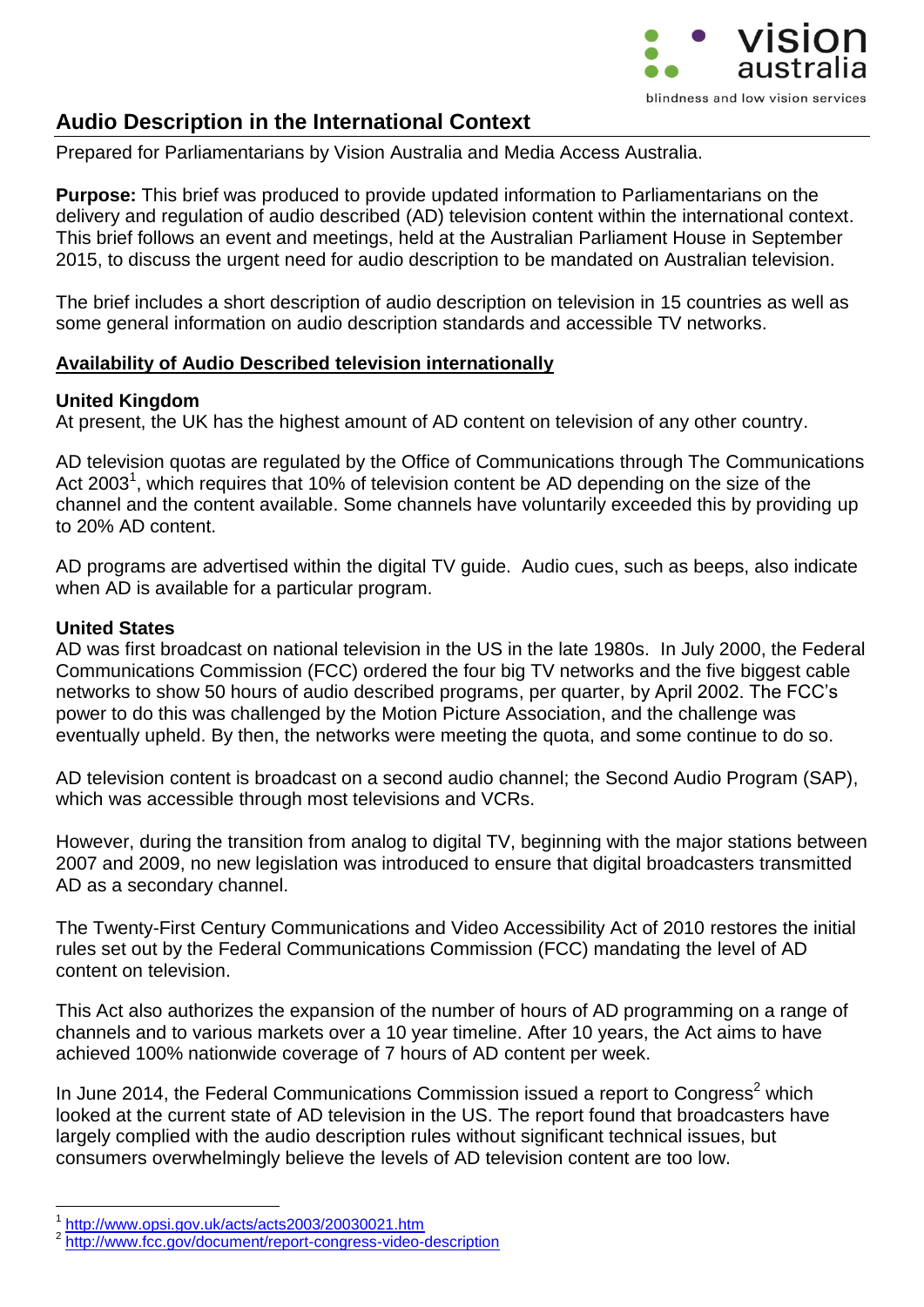

### **New Zealand**

New Zealand's AD television service was launched as a pilot in March 2011 with funding from New Zealand on Air, and providing 14 hours per week of AD content, following intensive campaigning by the blind community and New Zealand on Air staff.

Following the trial, it was determined that AD would be best funded through New Zealand on Air, which is an independent public funding system that also provides for captioning on free-to-air television. This has reduced the pressure on commercial channels and subscription television, as the expectation is that audio description is a publicly funded service, rather than a regulatory provision governing the renewal of broadcast licenses.

Presently, AD is included on a selection of movies and a range of local and international content in prime-time on TV ONE, TV2, TV ONE + 1 and TV2 + 1.

An average of 20 hours a week of audio described content is now broadcast, again favoring local programs.

## **Canada**

Since 2001, The Canadian Radio Television and Telecommunications Commission (CRTC) has made it compulsory for an AD commitment to be made before it renews broadcasting licenses, specifically requiring broadcasters to provide AD on all in-house productions. AD content is promoted with an audio announcement before an AD program commences and with an AD logo on-screen.

Canada also has The Accessible Channel, which was launched in December 2008, and is the first and only fully audio described TV channel in the world. The channel, which is available on all cable and satellite services, broadcasts a mix of programs including movies, drama, news programs and children's programs, which are sourced from the main television networks. The AD is 'open' (i.e. anyone who switches to the channel will hear it).

## **Germany**

<u>.</u>

Audio description has been available on German TV since 1993 through a secondary audio channel to transmit AD on television.

In 1997 Bayerischer Rundfunk (BR), the public broadcaster for Southern Germany, started a selffinanced regular AD service. BR is currently the only television broadcaster in Germany with a fulltime AD editor.

As reported in a 2006 survey by the European Blind Union, 0.7% of German television broadcasts have AD, with 489 films being broadcast with AD in 2004 alone.<sup>3</sup>

Audio description is available on analogue terrestrial TV and on satellite TV, but only three broadcasters provide the service. It is also available on analogue cable TV, but only in some regions and by some broadcasters. There is no AD on privately owned channels or Pay TV in Germany.

In 2010, the total number of programmes with AD on German television stood at 1150, each one about 90 minutes long.

 $3$  European Blind Union (2006) The future of access to television for blind and partially sighted people in Europe. Accessed on 9/12/2014 at: http://www.euroblind.org/working-areas/access-to-information/nr/63#21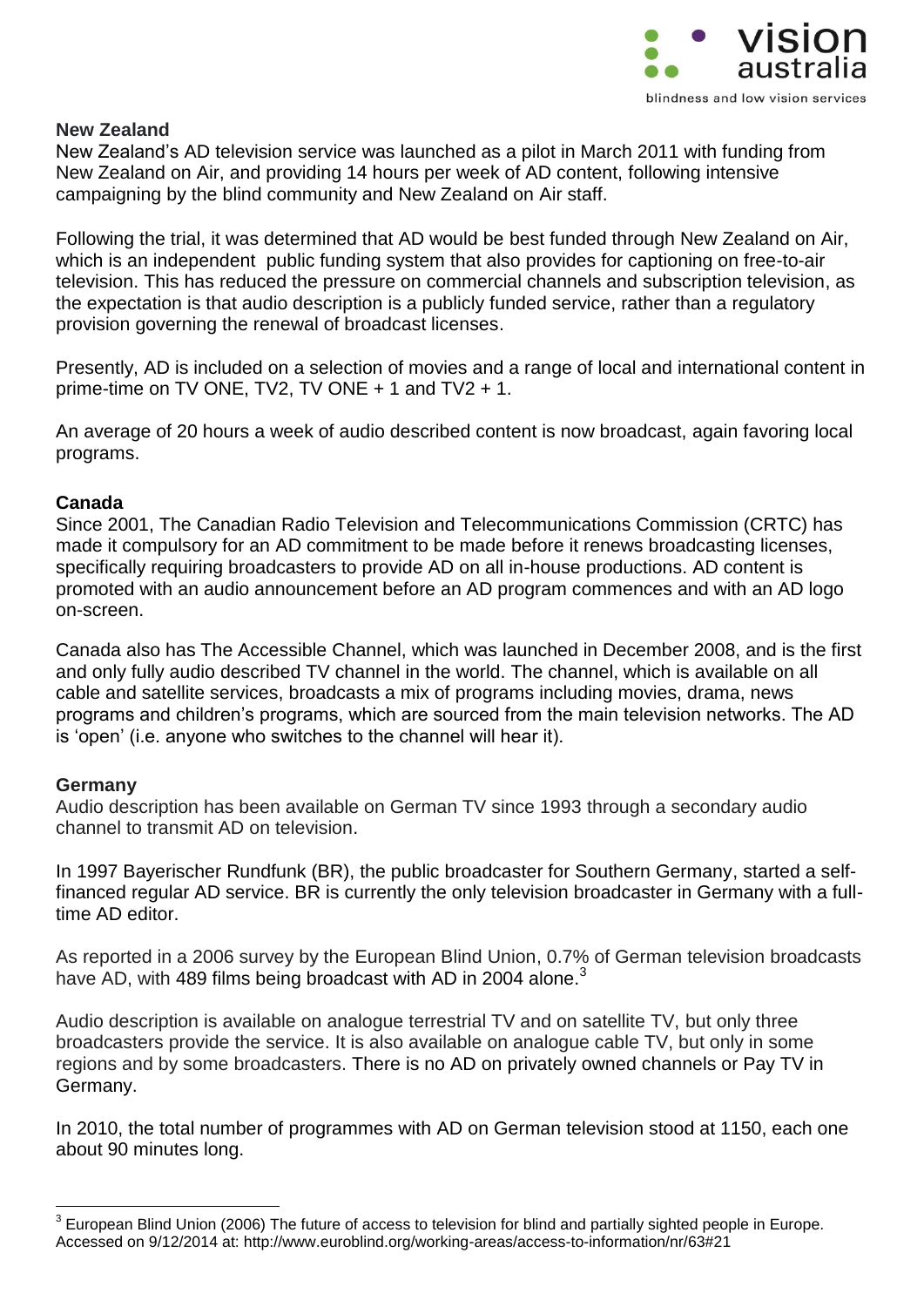

## **Italy**

In Italy, there is no legislation regulating the provision of AD on television, but an agreement exists between the Ministry of Communications and the Italian public radio and the public broadcaster RAI.

In Italy, the first audio described film was broadcast by RAI in 1991, with subsequent AD content comprised primarily of old movies and repeats.

Italy is unique in that AD for television content is delivered via AM radio or a live stream over the internet. However, this dual audio delivery typically results in a poor audio experience.

With increased technological advances, integrated AD soundtracks are becoming increasingly available on RAI digital television channels in Italy.

### **Portugal**

AD has been available in Portugal since 2003 through digital terrestrial and satellite public television, with the AD soundtrack being received separately via radio.

Since 2004, one AD film has been shown per month, in addition to repeats, through a digital service, that integrates AD with the program soundtrack.

### **France**

In France, audio description has been available since 1995 and is available on channel Arté, which shows two AD films per month, which are repeated throughout the month.

Audio description is also available in both analogue formats on cable, terrestrial (antenna) and satellite TV stations, such as TF1 and TF2, through an integrated soundtrack.

## **Spain**

Spain was an early adapter to AD, having made AD content available on television since 1989.

The broadcasting of closed commercial audio description that is available only to those who activate the service began on the Andalusian TV channel in 1995. It was broadcast until the end of 1996 and some 76 films were aired.

At present, audio described programs on Spanish TV have been irregularly presented and have included films, sitcoms and children's television programming.

## **Austria**

1

On 20 February 2004 the Austrian national public service broadcaster ORF aired the first film with audio description. Audio description has also been available on cable television, terrestrial (antenna) and via satellite since this time.

In 2004, ORF aired 68 hours with audio description. By 2011 this number had risen to ten times that amount, coming in at 676 hours, of which only 42 percent are films. The remaining 58 percent is comprised of audio commented live events.

## **Audio Description across Asia**

Although there is less information publicly available concerning the prevalence of AD across the Asian region, **Japan** is recognised as the earliest transmitter of audio described television in 1983, by commercial broadcaster NTV<sup>4</sup>.

4 http://www.ofcom.org.uk/static/archive/itc/itc\_publications/codes\_guidance/audio\_description/introduction.asp.html